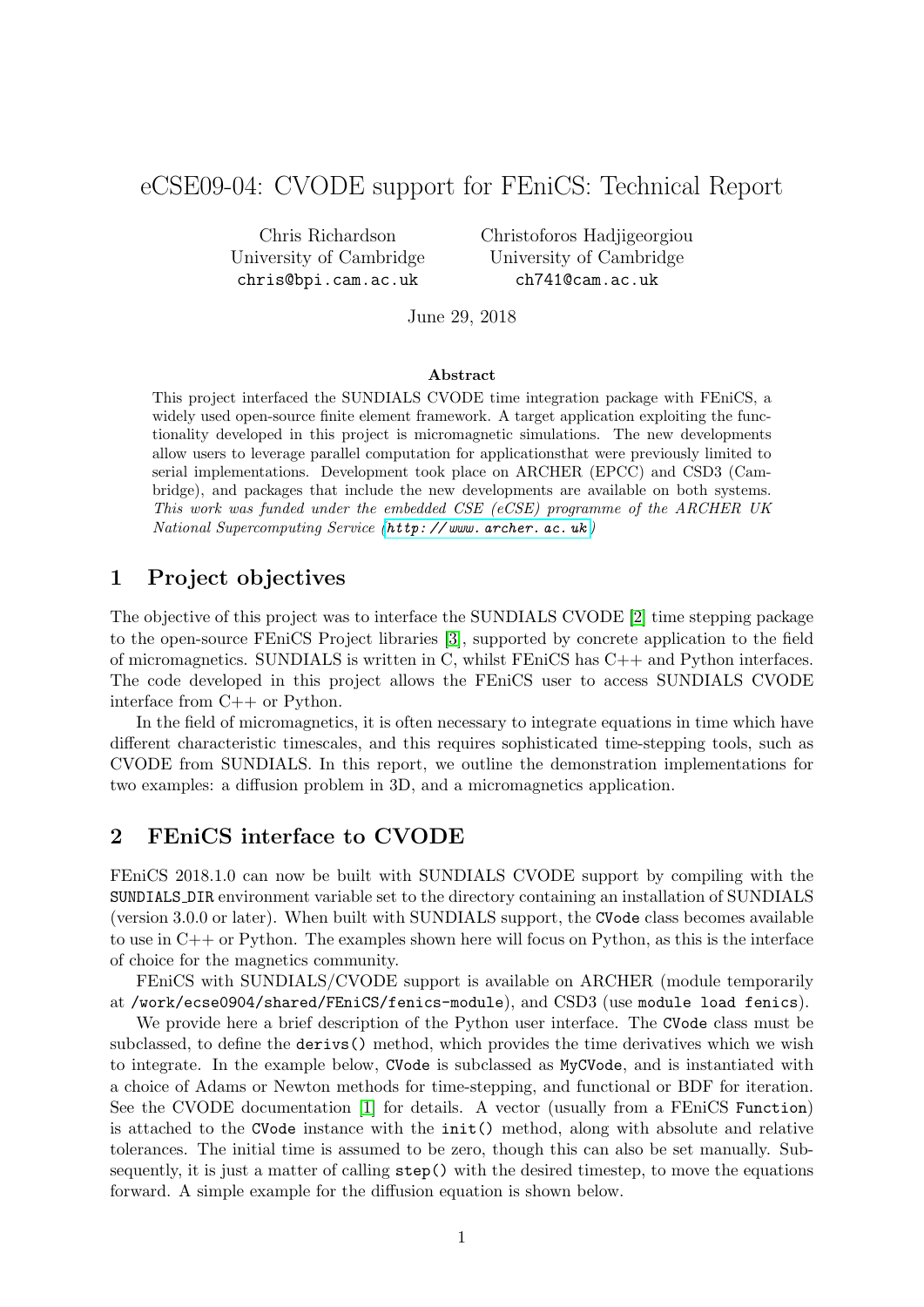```
from dolfin import *
nx = 12mesh = UnitCubeMesh(MPI.comm_world, nx, nx, nx)
Q = FunctionSpace(mesh, "CG", 1)
phi = Function(Q)gaussian = Expression(
 "exp(-a*(pow(x[0]-0.5, 2) + pow(x[1]-0.5, 2) + pow(x[2]-0.5, 2)))",a=20., degree=1)
phi.interpolate(gaussian)
v = TestFunction(Q)u = TrialFunction(Q)a = u * v * dxA =assemble(a)
Adiag = PETScVector()
A.init_vector(Adiag, 0)
Adiag[:] = 1.0Adiag = A * Adiag
ufn = Function(Q)class MyCVode(CVode):
    def derivs(self, t, u, udot):
        uvec = ufn.vector()
        uvec[:] = u[:]w = assemble(-dot(grad(ufn), grad(v))*dx)
        udot[:] = w[:] / \text{Adiag}[:]cv = MyCVode(CVode.LMM.CV_ADAMS, CVode.ITER.CV_FUNCTIONAL)
cv.init(phi.vector(), 1e-6, 1e-3)
vfile = XDMFFile(mesh.mpi_comm(), filename)
nstep = 50dt = 0.001vfile.write(phi, 0.0)
for i in range(nstep):
    t = cv.setp(dt)vfile.write(phi, t)
```
The above diffusion demo is set up with an initial Gaussian peak in the centre of a cube, which spreads out over time according to the equation:

$$
\frac{\partial u}{\partial t} = \nabla^2 u
$$

The results are shown in Figure [1,](#page-2-0) on a mesh with 23 665 872 cells, running on 256 cores on CSD3. Timings are shown in Figure [2.](#page-2-1) Weak scaling for explicit time stepping is difficult to demonstrate as the number of time steps (and hence derivative evaluations) increases with mesh refinement in order to maintain stability, so the amount of work increases as the problem size increases, even with the same number of degrees of freedom per node. To show the reasonableness of the weak scaling, we also present the total time spent in the timestepping code divided by the number of evaluations, and it remains constant as the problem size is increased.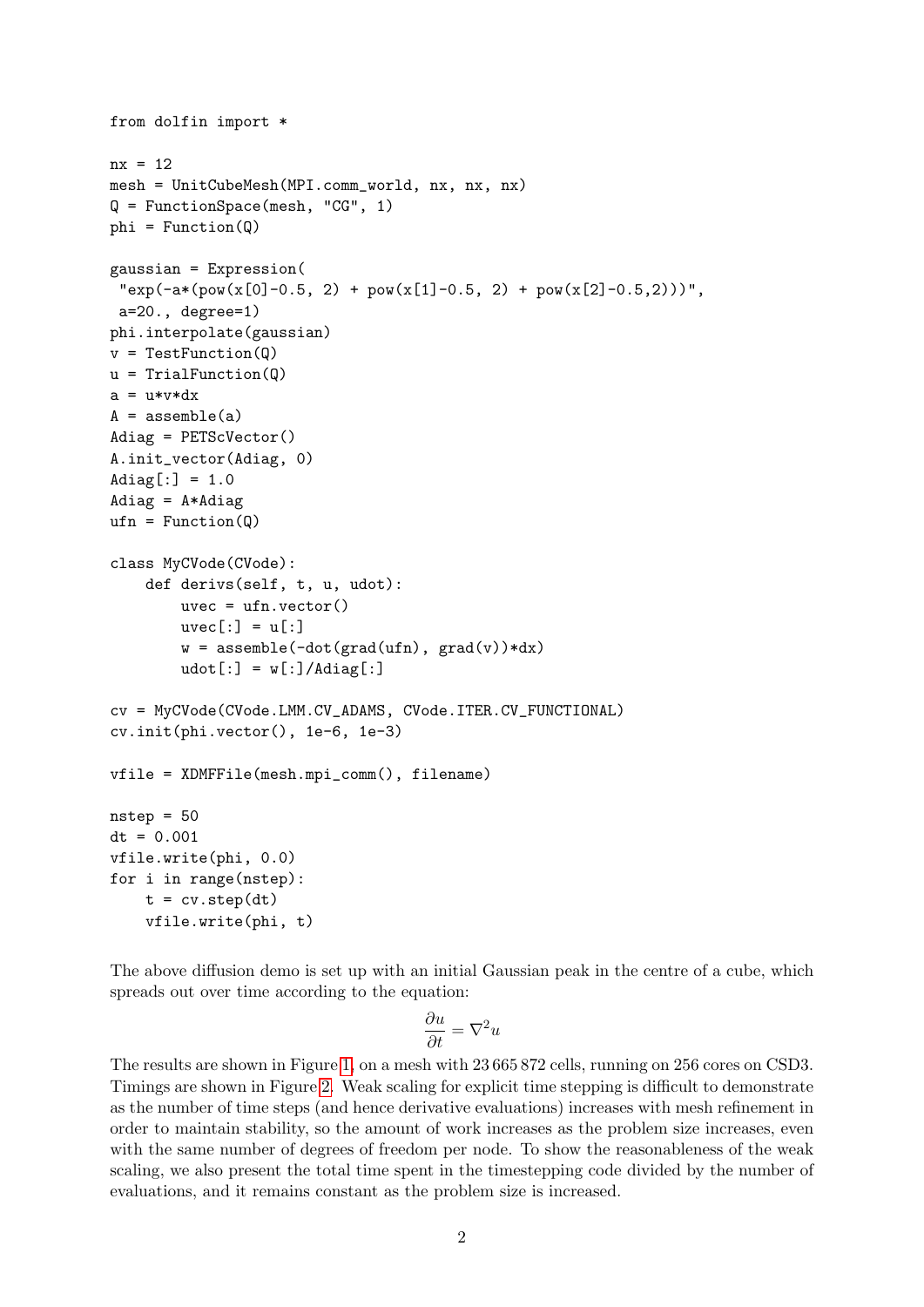

<span id="page-2-0"></span>Figure 1: Diffusion demo, showing (a) initial state, (b) state after 50 steps with CVODE



<span id="page-2-1"></span>Figure 2: Run time for diffusion equation with CVODE on CSD3, weak scaling. The number of degrees-of-freedom is fixed at 16 000 per core, so that the largest problem (on 256 cores) is of size 4 096 000. Increasing the problem size increases the number of derivative evaluations. The right hand plot shows the time per evaluation.

Strong scaling can also be demonstrated by taking a large model  $(100 \times 100 \times 100$  cube) on 32 cores, and solving the same problem on more processors. The results are shown in Figure [3.](#page-3-0) The ideal scaling is shown in orange, and the actual times in blue. Efficiency decreases as the core count increases, as the ratio of communication to computation increases. However, most of the time is spent in the user-defined derivs() callback, which calculates the derivatives. Future work could look at reducing the amount of communication in this step, and increasing the efficiency, although this is outside the scope of the current project.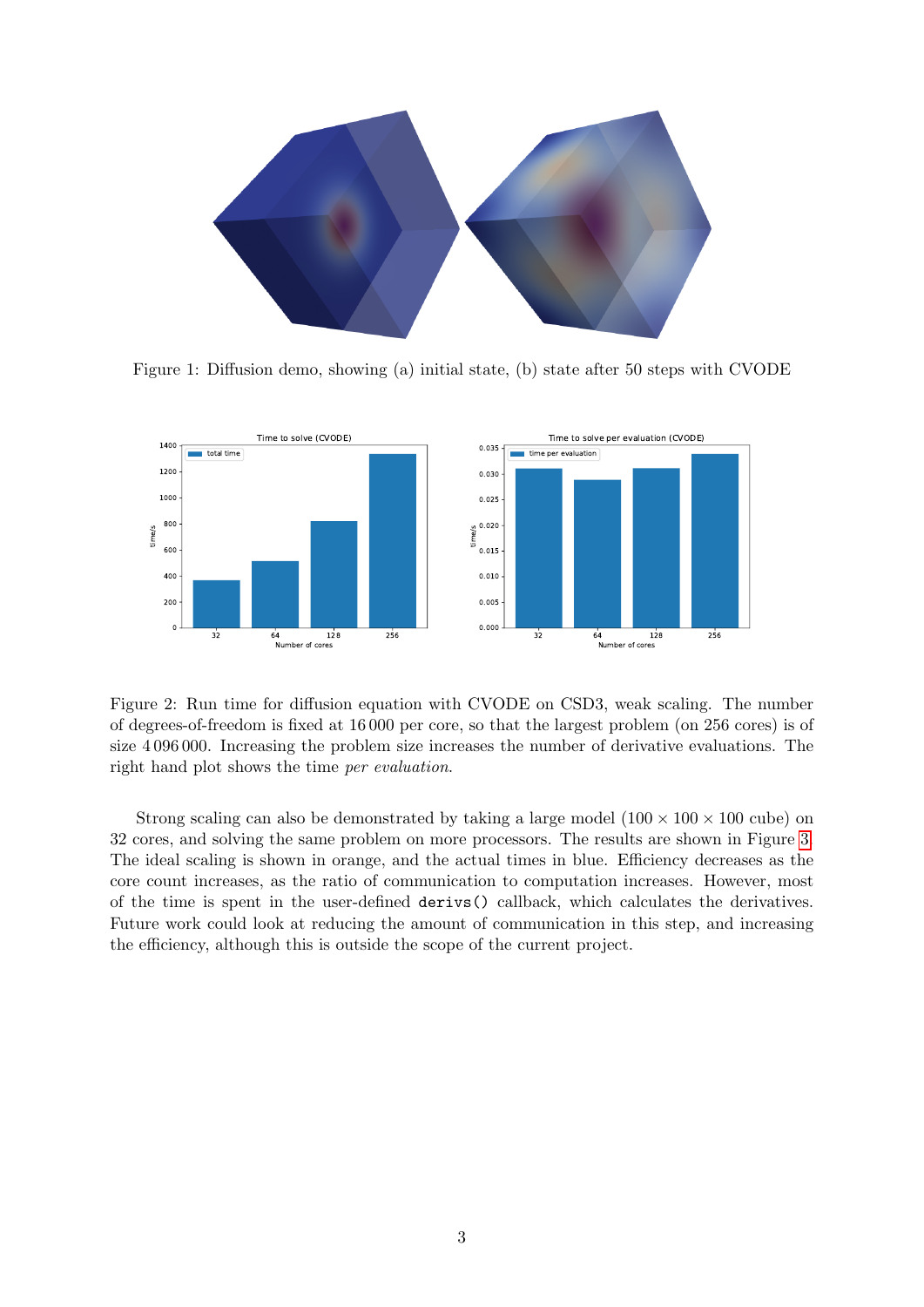

<span id="page-3-0"></span>Figure 3: Strong scaling of the diffusion problem on CSD3: solve time in CVODE for a  $100 \times$  $100 \times 100$  cube problem. Using the 32 core result as a baseline, the actual and ideal runtimes are shown for up to 256 cores

### 3 Micromagnetics

A typical magnetics problem involves alignment of the magnetisation vector of a sample to an applied field. In this process, the magnetisation processes around the direction of the applied field, ultimately aligning with it. The magnetisation M evolves according to the following equation:

$$
\frac{d\mathbf{M}}{dt} = -\frac{\gamma}{1+\alpha^2} \mathbf{M} \times \mathbf{H}_{\text{eff}} - \frac{\alpha \gamma}{1+\alpha^2} \mathbf{M} \times (\mathbf{M} \times \mathbf{H}_{\text{eff}})
$$

where the effective field  $H_{\text{eff}}$  is also a known function of the magnetisation. There is an analytical solution for the simple case of alignment to a constant field (Figure [4\)](#page-4-0), and the numerical results are in good agreement with the analytical solution.

A larger model was used for testing on HPC systems. A unit cube mesh of size  $64 \times 64 \times 64$ was used to calculate the alignment of the magnetisation to an external field. A typical output (of a smaller version of the same model) is shown in Figure [5.](#page-4-1) The initial magnetisation vectors were set to random values, and their behaviour over time under an applied field was calculated. As with the diffusion example, strong scaling was demonstrated from 32 to 256 cores on CSD3 and from 24 to 96 cores on ARCHER, with the results shown in Figures [6](#page-4-2) and [7.](#page-5-0) At first glance, the efficiency seems to be poor at higher core count, but closer inspection (right hand plot, Figure [6\)](#page-4-2) shows that the majority of the time is not spent in CVODE, but in the user supplied derivs() method. More work needs to be done to improve the efficiency of this user supplied part of the code, which encapsulates the physics of the problem being solved. It should be stressed to end users that the efficiency of the method is only as good as the efficiency of the user-supplied code for the time derivatives. A similar picture emerged in tests on the KNL processors on CSD3 (Figure[—8\)](#page-5-1). Although we demonstrated operation up to 1024 cores, the performance had saturated by this point.

#### Time-stepping with the Newton Method

If information about the derivatives of the derivs() function is available, this can be used in the Newton method in CVODE (See [\[1,](#page-6-2) section 2.1]). Because we are only interested in parallel implementations, we have only implemented an interface to CVSPILS in CVODE. When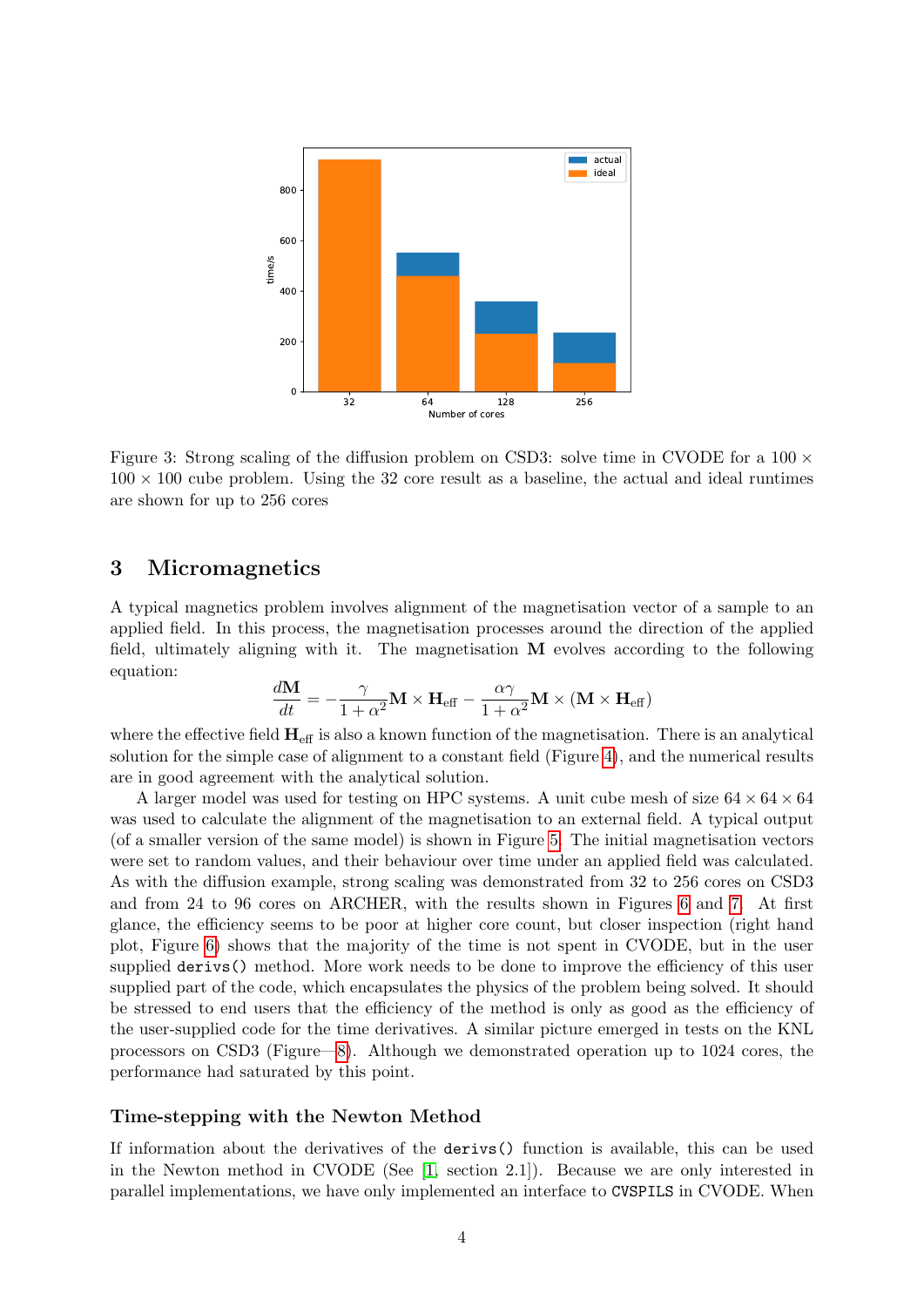

<span id="page-4-0"></span>Figure 4: Analytic solution vs computed solution for field alignment using CVODE



<span id="page-4-1"></span>Figure 5: Magnetics demo, showing initial state, an intermediate step, and final state



<span id="page-4-2"></span>Figure 6: Strong scaling of magnetics demo on CSD3. On the left is shown the runtime of CVODE for four different core counts, and the ideal speedup (compared to the 32 core case). On the right is shown the breakdown between the time spent in CVODE, and the time spent in the user routine (derivs() above).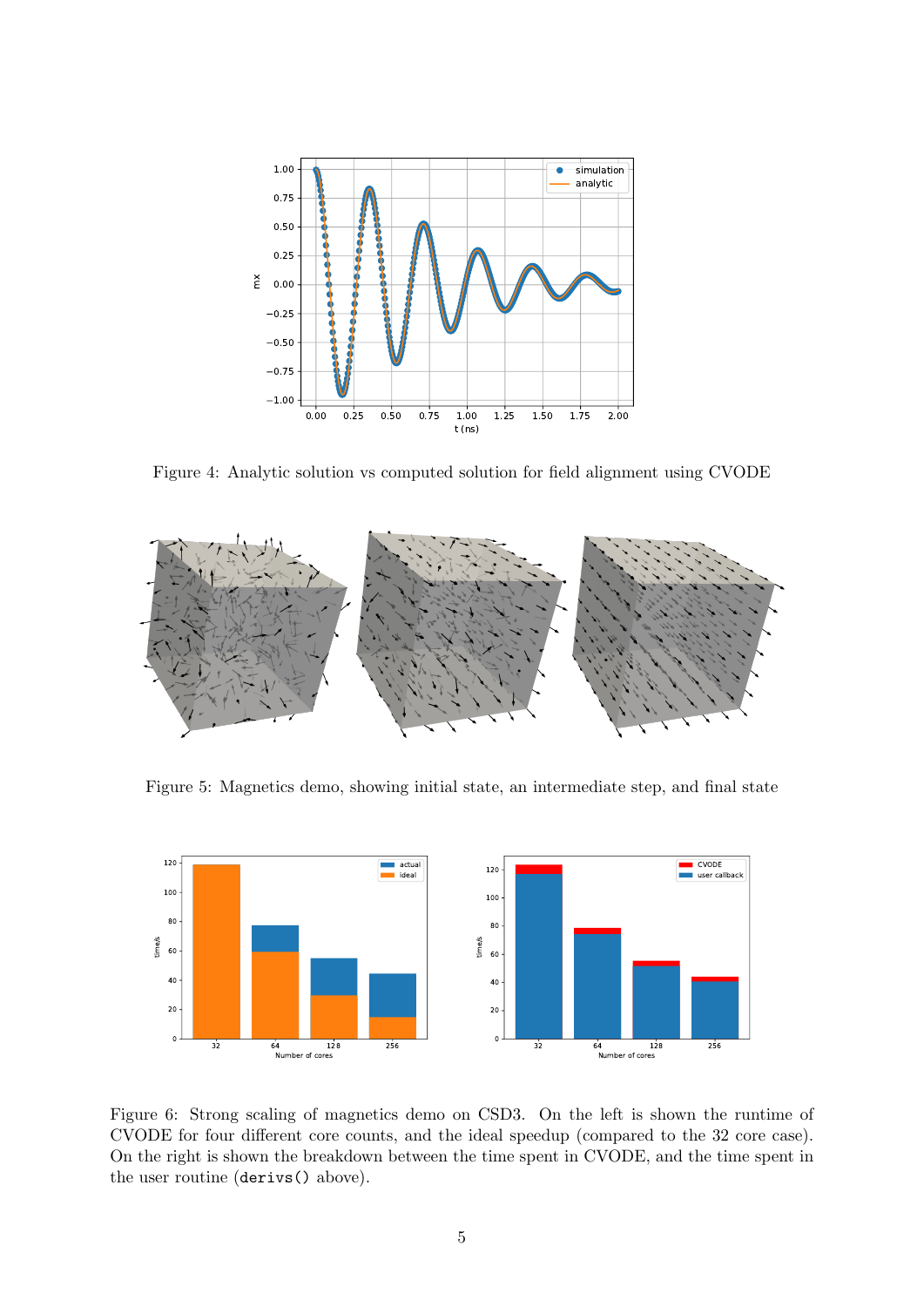

<span id="page-5-0"></span>Figure 7: Strong scaling of magnetics demo on ARCHER. The breakdown is shown between the time spent in CVODE and the time spent in the user routine (derivs() above).



<span id="page-5-1"></span>Figure 8: Strong scaling of magnetics demo on KNL processors (CSD3) showing the breakdown between user code and CVODE (as Figure [7\)](#page-5-0).